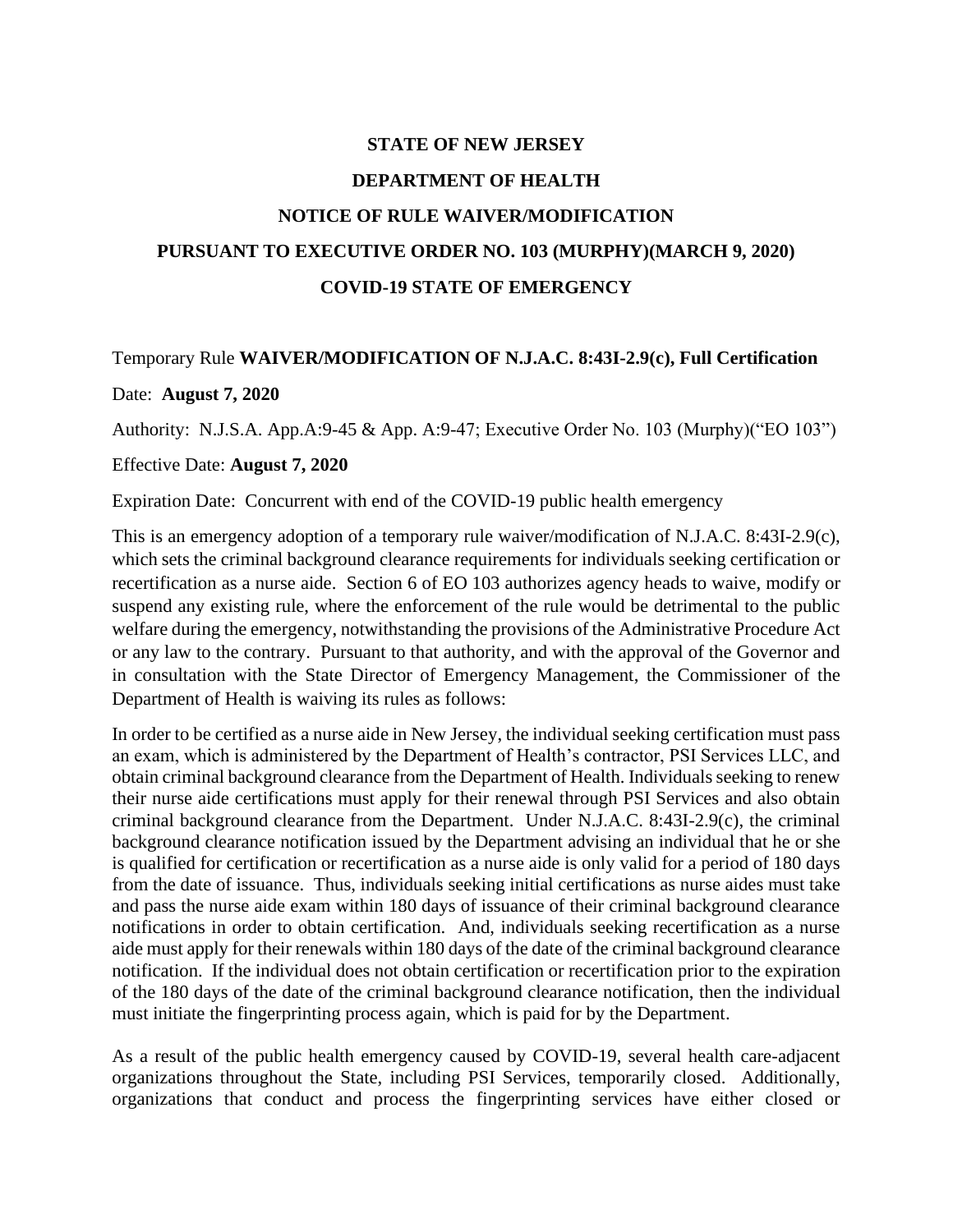significantly reduced their operating hours due to the public health emergency. As the number of confirmed COVID-19 cases as well as deaths and hospitalizations attributable to COVID-19 have decreased in recent weeks, these organizations have begun reopening their sites on a limited basis, although it remains unclear when they will be able to resume full operations.

Because of the temporary closure of PSI Services' sites during the public health emergency, certified nurse aides (CNAs) seeking renewals of their certifications from March 2020 to the present have been experiencing difficulty with obtaining their recertifications. As a result, the Department issued a waiver on June 8, 2020 which extended the expiration dates of any nurse aide certification scheduled to expire between March 1, 2020 and August 1, 2020 until September 1, 2020. While the certifications are extended, the expiration dates of the criminal background clearances remain at 180 days from the date of issuance. As such, CNAs seeking to renew their licenses during the COVID-19 pandemic will likely have their criminal background clearances expire prior to obtaining their renewals.

Individuals seeking initial certification as a nurse aide during the COVID-19 pandemic are experiencing a similar fate as they are finding it difficult to sit for their exams due to PSI Services' limited operations. Consequently, these individuals are also facing the expiration of their criminal background clearances before they can obtain their certifications.

Due to the critical need for CNAs during the ongoing public health emergency, the Department is modifying N.J.A.C. 8:43I-2.9(c) to extend the expiration date of criminal background clearance notifications issued by the Department from 180 to 270 days. This extension will not only facilitate the nurse aide certification and recertification process by preventing an undue delay that would be caused by repeating the fingerprint process but will also eliminate the costs that would be incurred by the Department for reprocessing the fingerprints. Accordingly, pursuant to this rule waiver/modification, criminal background clearance notifications issued to a CNA or CNA candidate between November 1, 2019 and March 31, 2020 are valid for a period of 270 days from the date of issuance of the notice of qualification. If full certification is not obtained by the 270<sup>th</sup> day following the issuance of the notice of qualification, the notice shall expire, and a new criminal history report must be obtained.

The remaining provisions set forth in N.J.A.C. 8:43I-2.9 shall remain in effect.

Full Text of the proposed modifications follows (additions indicated in boldface thus; deletions indicated in brackets [thus]):

## **N.J.A.C. 8:43I-2.9 – FULL CERTIFICATION**

(a) A conditionally certified nurse aide will be granted full, unrestricted certification, upon:

1. Completion of a NATCEP and passing the State skills and written or oral exam as required by N.J.A.C. 8:39-43; and

2. Receipt by the Department of the fingerprint supported criminal history record background check from both the Division of State Police and the Federal Bureau of Investigation indicating that either: